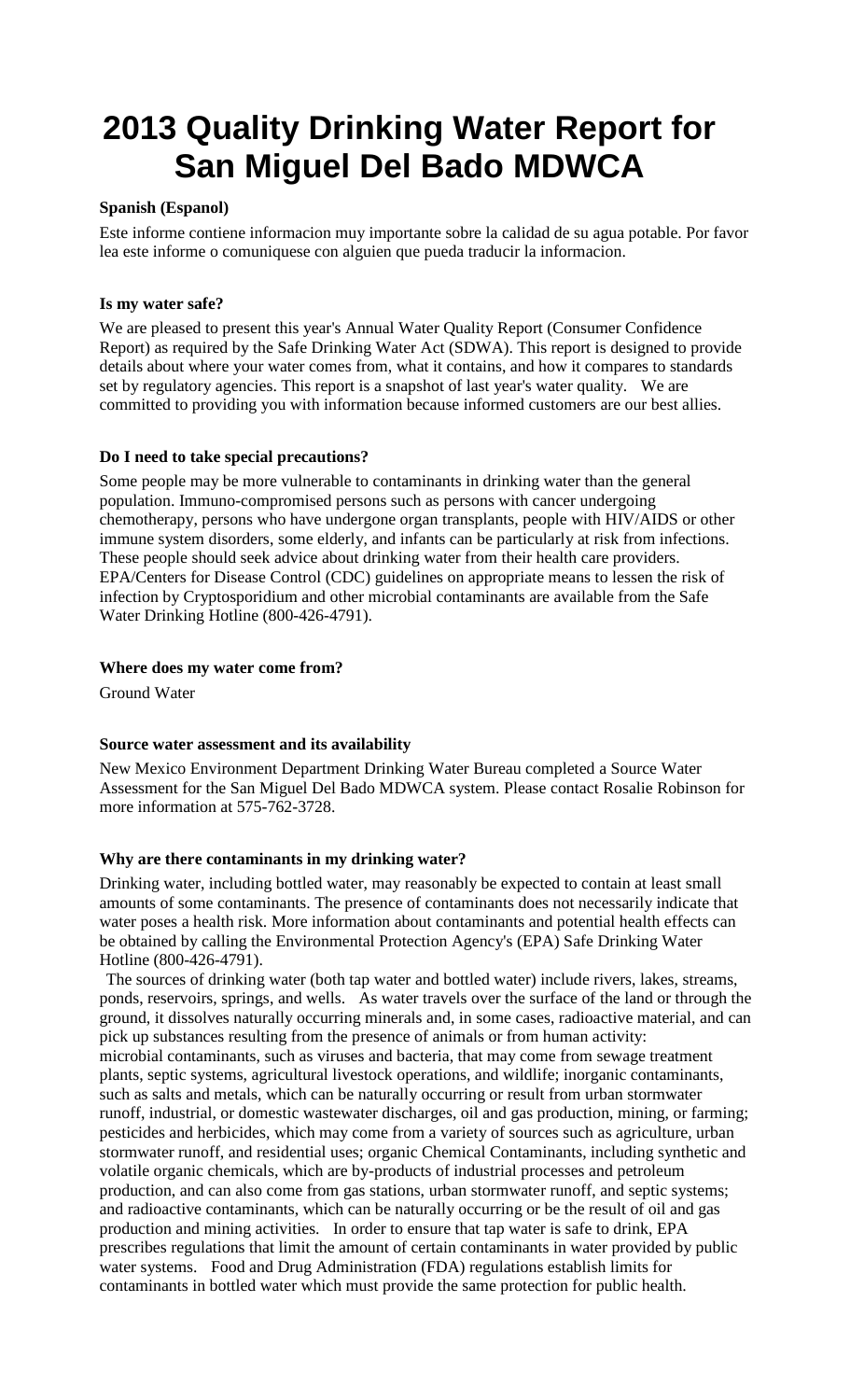#### **How can I get involved?**

We encourage members of the community to attend monthly meetings held on the 3rd Monday of the month at the South San Ysidro Community Center/El Valle Water Alliance Office at 6:30PM. If you have any questions regarding your Water and water system feel free to contact the water operator Carlos Vigil at 505-206-0621 or simply call our office at 575-421-3892.

#### **STATUS OF WATER IN NEW MEXICO AND CALL FOR CONSERVATION**

Water is New Mexico's most precious and natural resource. New Mexico has experienced several consecutive years of drought and meteorologists predict that it will continue. Water conservation is especially important during times of drought. Additionally, and arguably more critical, most aquifers in the state are being depleted. Decreasing water levels in aquifers and surface sources can increase the concentration of minerals and contaminants in the drinking water supply.

We at El Valle Water Alliance are committed to providing a safe and consistent supply of water and we ask for your help. There are a lot of simple ways to reduce the amount of water used both inside and outside the home. Please conserve water whenever possible by taking the following steps:

1.Know your water supply provider and follow existing water restrictions.

2.Stop leaks. Toilets are the largest water user inside the home. Over time, toilet flappers can decay or minerals can build up on it. It's usually best to replace the whole rubber flapper—a relatively easy, inexpensive do-it-yourself project that pays for itself quickly. You can get instructions for testing for leaks with dye tabs for free (with free tabs) from the Office of the State Engineer's District Offices or call 1-800-WATERNM.

3.Check outdoor fixtures (swamp coolers, irrigation systems, etc) for leaks and repair any leaks.

4.Consider turning the swamp cooler off when away from home.

5.Minimize evaporation by watering during the early morning hours, when temperatures are cooler and winds are lighter. Make sure irrigation systems are working properly (and you are not watering the house, sidewalk or street) and use only the minimum amount of water needed by plants.

6.Run water only when using it. Turn water off while brushing teeth, shaving, and/or washing counters.

7.Wash only full loads of laundry. Install a water efficient clothes washer (and save 16 gallons per load).

8.Take 5 minute showers.

9.Flush toilets only when necessary.

10.When upgrading or replacing household fixtures, install low-flow toilets, showerheads, washing machines, and faucets.

#### **Additional Information for Lead**

If present, elevated levels of lead can cause serious health problems, especially for pregnant women and young children. Lead in drinking water is primarily from materials and components associated with service lines and home plumbing. San Miguel del Bado MDWCA is responsible for providing high quality drinking water, but cannot control the variety of materials used in plumbing components. When your water has been sitting for several hours, you can minimize the potential for lead exposure by flushing your tap for 30 seconds to 2 minutes before using water for drinking or cooking. If you are concerned about lead in your water, you may wish to have your water tested. Information on lead in drinking water, testing methods, and steps you can take to minimize exposure is available from the Safe Drinking Water Hotline or at http://www.epa.gov/safewater/lead. Then next lead and copper test will take place in 2015.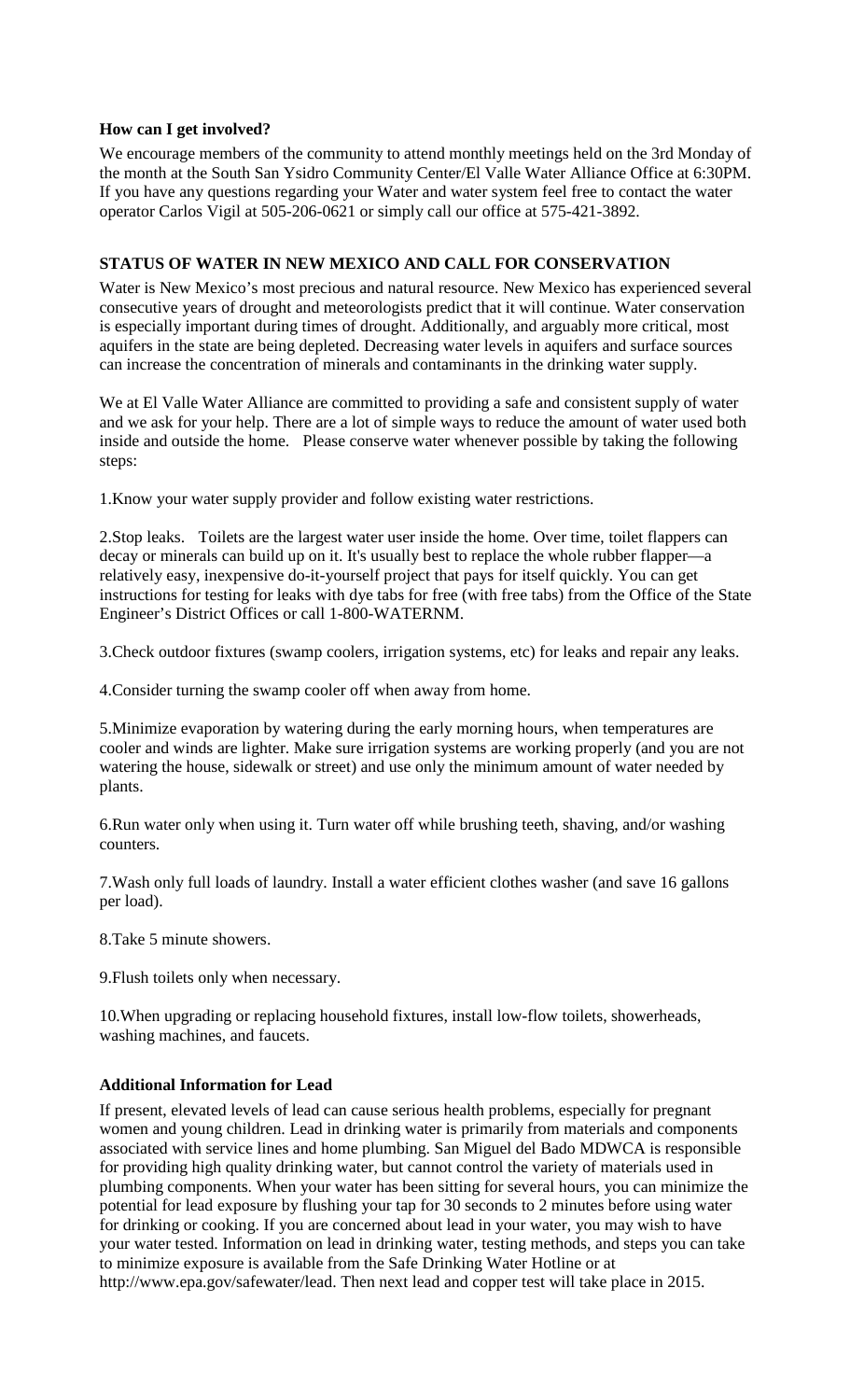#### **Additional Information for Fluoride**

This is an alert about your drinking water and a cosmetic dental problem that might affect children under nine years of age. At low levels, fluoride can help prevent cavities, but children drinking water containing more than 2 milligrams per liter (mg/l) of fluoride may develop cosmetic discoloration of their permanent teeth (dental fluorosis). The drinking water provided by the San Miguel del Bado MDWCA water system has a fluoride concentration of 3.9 mg/l.

Dental fluorosis, in its moderate or severe forms, may result in a brown staining and/or pitting of the permanent teeth. This problem occurs only in developing teeth, before they erupt from the gums. Children under nine should be provided with alternative sources of drinking water or water that has been treated to remove the fluoride to avoid the possibility of staining and pitting of their permanent teeth. You may also want to contact your dentist about proper use by young children of fluoride-containing products. Older children and adults may safely drink the water.

Drinking water containing more than 4 mg/L of fluoride (the U.S. Environmental Protection Agency's drinking water standard) can increase your risk of developing bone disease. Your drinking water does not contain more than 4 mg/l of fluoride, but we're required to notify you when we discover that the fluoride levels in your drinking water exceed 2 mg/l because of this cosmetic dental problem.

For more information, please call Carlos Vigil, operator for San Miguel del Bado MDWCA water system at 575-721-3892. Some home water treatment units are also available to remove fluoride from drinking water. To learn more about available home water treatment units, you may call NSF International at 1-877-8-NSF-HELP."

#### **Administrative Orders**

On December 17, 2009, Administrative Order (AO) No. 2009-CO-032 was issued to the San Miguel del Bado water system for exceedance of the fluoride maximum contaminant level (MCL) and for not having a certified operator. San Miguel del Bado has hired a certified operator to manage the system and, since the second quarter of 2012, fluoride values in our drinking water have not exceeded the 4.0 milligrams per liter MCL. San Miguel del Bado has returned to compliance with all regulations and the AO issued in 2009 was closed in March 2014. However, our fluoride levels are still elevated and San Miguel del Bado is working with the New Mexico Environment Department on a plan to lower fluoride levels in our water.

## **Water Quality Data Table**

In order to ensure that tap water is safe to drink, EPA prescribes regulations which limit the amount of contaminants in water provided by public water systems. The table below lists all of the drinking water contaminants that we detected during the calendar year of this report. Although many more contaminants were tested, only those substances listed below were found in your water. All sources of drinking water contain some naturally occurring contaminants. At low levels, these substances are generally not harmful in our drinking water. Removing all contaminants would be extremely expensive, and in most cases, would not provide increased protection of public health. A few naturally occurring minerals may actually improve the taste of drinking water and have nutritional value at low levels. Unless otherwise noted, the data presented in this table is from testing done in the calendar year of the report. The EPA or the State requires us to monitor for certain contaminants less than once per year because the concentrations of these contaminants do not vary significantly from year to year, or the system is not considered vulnerable to this type of contamination. As such, some of our data, though representative, may be more than one year old. In this table you will find terms and abbreviations that might not be familiar to you. To help you better understand these terms, we have provided the definitions below the table.

|                                  |    | MCLG MCL, |      |    |             |               |                  |                                                                                                                 |
|----------------------------------|----|-----------|------|----|-------------|---------------|------------------|-----------------------------------------------------------------------------------------------------------------|
|                                  | or | TT, or    | Your |    | Range       | <b>Sample</b> |                  |                                                                                                                 |
| Contaminants MRDL MRDL Water Low |    |           |      |    | <b>High</b> | <b>Date</b>   | <b>Violation</b> | <b>Typical Source</b>                                                                                           |
| <b>Inorganic Contaminants</b>    |    |           |      |    |             |               |                  |                                                                                                                 |
| Arsenic (ppb)                    | 0  | 10        | 3    | NA |             | 2013          | N <sub>0</sub>   | Erosion of natural deposits;<br>Runoff from orchards; Runoff<br>from glass and electronics<br>production wastes |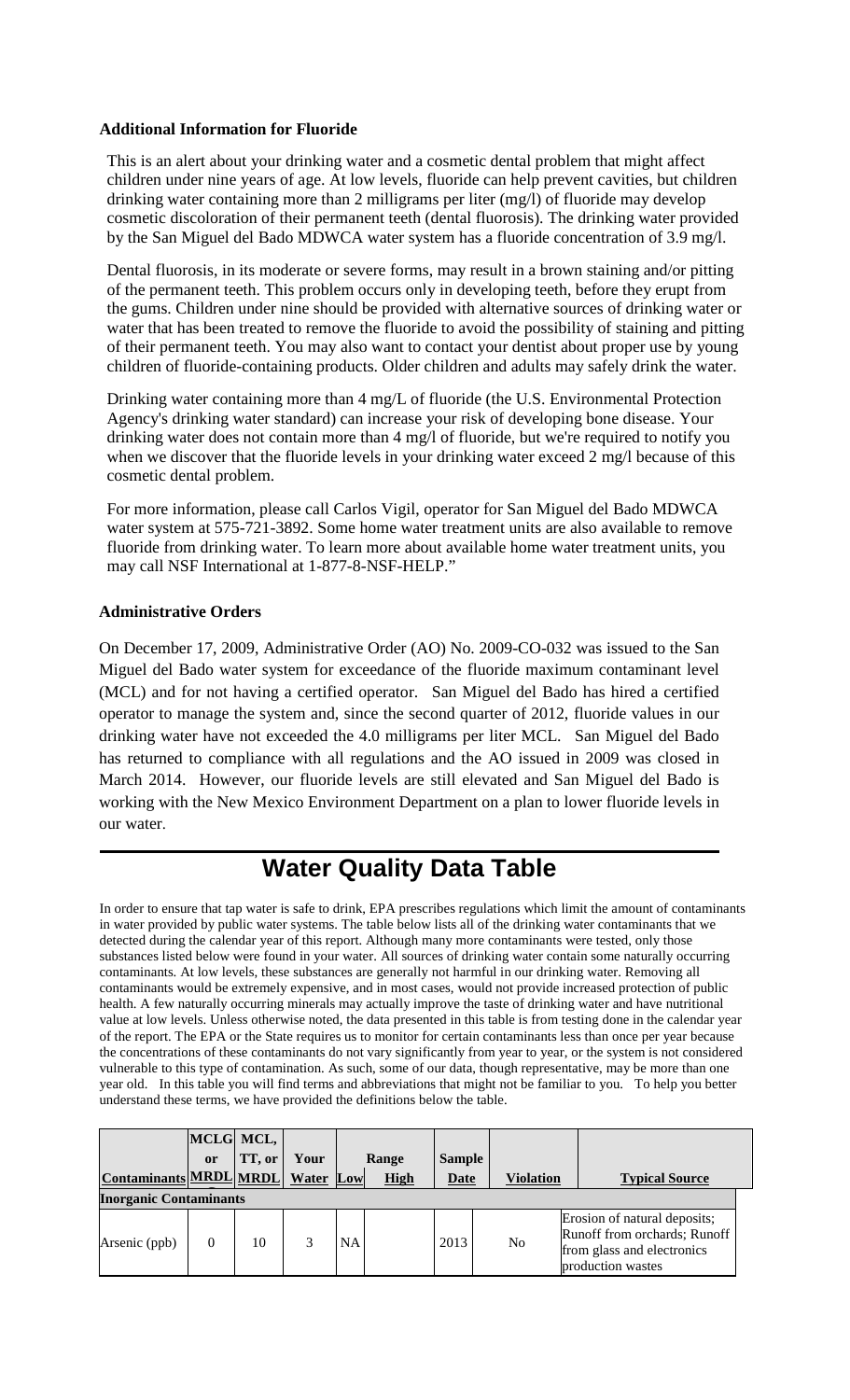| Fluoride (ppm)                             | $\overline{4}$   | $\overline{\mathcal{L}}$ | 3.9    | 3.79                | 3.91          | 2013                | N <sub>o</sub>   |                | Erosion of natural deposits;<br>Water additive which<br>promotes strong teeth;<br>Discharge from fertilizer and<br>aluminum factories |
|--------------------------------------------|------------------|--------------------------|--------|---------------------|---------------|---------------------|------------------|----------------|---------------------------------------------------------------------------------------------------------------------------------------|
| Chromium<br>(ppb)                          | 100              | 100                      | 2      | NA                  |               | 2013                | No               | deposits       | Discharge from steel and pulp<br>mills; Erosion of natural                                                                            |
| Sodium<br>(optional)                       | <b>NA</b>        | <b>MPL</b>               | 416    | <b>NA</b>           |               | 2009                |                  | N <sub>o</sub> | Erosion of natural<br>deposits; Leaching                                                                                              |
| <b>Radioactive Contaminants</b>            |                  |                          |        |                     |               |                     |                  |                |                                                                                                                                       |
| Radium<br>(combined                        | $\boldsymbol{0}$ | 5                        | 0.87   | <b>NA</b>           |               | 2009                | N <sub>o</sub>   |                | Erosion of natural deposits                                                                                                           |
| Alpha emitters<br>(pCi/L)                  | $\mathbf{0}$     | 15                       | 5.83   | NA                  |               | 2009                | N <sub>0</sub>   |                | Erosion of natural deposits                                                                                                           |
| Beta/photon<br>emitters<br>(pCi/L)         | $\mathbf{0}$     | 50                       | 1.53   | $\overline{N}$<br>A |               | 200<br>9            | N <sub>o</sub>   |                | Decay of natural and<br>man-made deposits. The<br>EPA considers 50 pCi/L to<br>be the level of concern for<br>Beta particles.         |
| Uranium<br>(ug/L)                          | $\Omega$         | 30                       | 8.6    | N<br>A              |               | 200<br>9            | No               |                | Erosion of natural deposits                                                                                                           |
|                                            |                  |                          | Your   |                     | <b>Sample</b> | # Samples           |                  | <b>Exceeds</b> |                                                                                                                                       |
| <b>Contaminants MCLG AL</b>                |                  |                          | Water  | <b>Date</b>         |               | <b>Exceeding AL</b> |                  | AL             | <b>Typical Source</b>                                                                                                                 |
| <b>Inorganic Contaminants</b>              |                  |                          |        |                     |               |                     |                  |                |                                                                                                                                       |
| Lead - action<br>level at<br>consumer taps | $\overline{0}$   | 15                       | 2.85   |                     | 2012          |                     | $\overline{0}$   | N <sub>o</sub> | Corrosion of<br>household plumbing<br>systems; Erosion of                                                                             |
| Copper - action<br>level at                | 1.3              | 1.3                      | 0.0575 |                     | 2012          |                     | $\boldsymbol{0}$ | No             | Corrosion of<br>household plumbing                                                                                                    |

| <b>Unit Descriptions</b> |                                                             |  |  |  |  |
|--------------------------|-------------------------------------------------------------|--|--|--|--|
| Term                     | <b>Definition</b>                                           |  |  |  |  |
| ppm                      | ppm: parts per million, or milligrams per liter $(mg/L)$    |  |  |  |  |
| ppb                      | ppb: parts per billion, or micrograms per liter $(\mu g/L)$ |  |  |  |  |
| pCi/L                    | pCi/L: picocuries per liter (a measure of radioactivity)    |  |  |  |  |
| <b>NA</b>                | NA: not applicable                                          |  |  |  |  |
| ND.                      | ND: Not detected                                            |  |  |  |  |
| NR.                      | NR: Monitoring not required, but recommended.               |  |  |  |  |

systems; Erosion of

consumer taps

| <b>Important Drinking Water Definitions</b> |                                                                                                                                                                                                                                                                  |  |  |  |  |  |
|---------------------------------------------|------------------------------------------------------------------------------------------------------------------------------------------------------------------------------------------------------------------------------------------------------------------|--|--|--|--|--|
| <b>Term</b>                                 | <b>Definition</b>                                                                                                                                                                                                                                                |  |  |  |  |  |
| <b>MCLG</b>                                 | MCLG: Maximum Contaminant Level Goal: The level of a contaminant in<br>drinking water below which there is no known or expected risk to health.<br>MCLGs allow for a margin of safety.                                                                           |  |  |  |  |  |
| <b>MCL</b>                                  | MCL: Maximum Contaminant Level: The highest level of a contaminant that<br>is allowed in drinking water. MCLs are set as close to the MCLGs as feasible<br>using the best available treatment technology.                                                        |  |  |  |  |  |
| <b>TT</b>                                   | TT: Treatment Technique: A required process intended to reduce the level of<br>a contaminant in drinking water.                                                                                                                                                  |  |  |  |  |  |
| AL                                          | AL: Action Level: The concentration of a contaminant which, if exceeded,<br>triggers treatment or other requirements which a water system must follow.                                                                                                           |  |  |  |  |  |
| Variances and Exemptions                    | Variances and Exemptions: State or EPA permission not to meet an MCL or a<br>treatment technique under certain conditions.                                                                                                                                       |  |  |  |  |  |
| <b>MRDLG</b>                                | MRDLG: Maximum residual disinfection level goal. The level of a drinking<br>water disinfectant below which there is no known or expected risk to health.<br>MRDLGs do not reflect the benefits of the use of disinfectants to control<br>microbial contaminants. |  |  |  |  |  |
| <b>MRDL</b>                                 | MRDL: Maximum residual disinfectant level. The highest level of a<br>disinfectant allowed in drinking water. There is convincing evidence that<br>addition of a disinfectant is necessary for control of microbial contaminants.                                 |  |  |  |  |  |
| <b>MNR</b>                                  | <b>MNR: Monitored Not Regulated</b>                                                                                                                                                                                                                              |  |  |  |  |  |
| <b>MPL</b>                                  | MPL: State Assigned Maximum Permissible Level                                                                                                                                                                                                                    |  |  |  |  |  |